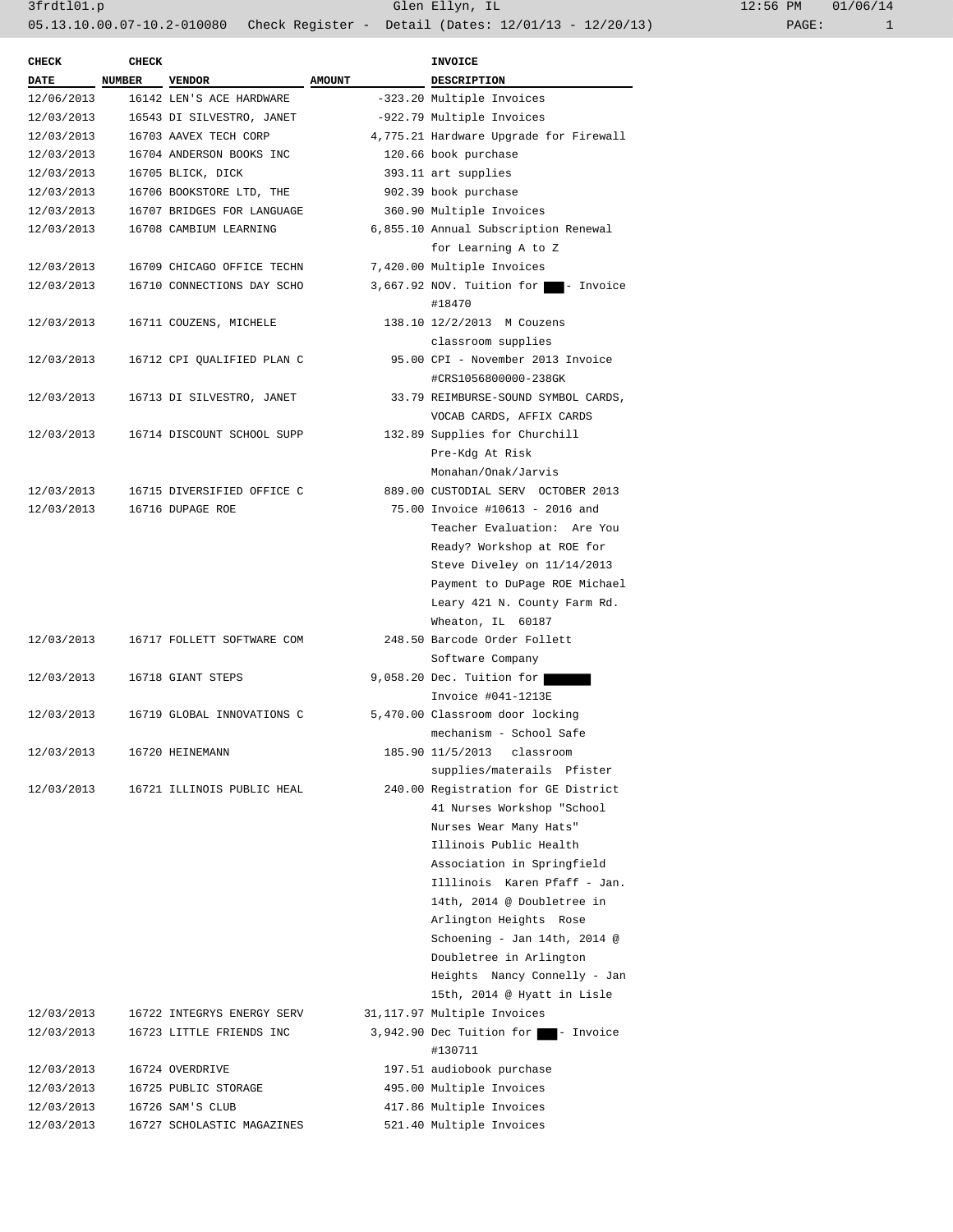3frdtl01.p Glen Ellyn, IL 12:56 PM 01/06/14

05.13.10.00.07-10.2-010080 Check Register - Detail (Dates: 12/01/13 - 12/20/13) PAGE: 2

| <b>CHECK</b>             | <b>CHECK</b>  |                            |               | <b>INVOICE</b>                                       |
|--------------------------|---------------|----------------------------|---------------|------------------------------------------------------|
| <b>DATE</b>              | <b>NUMBER</b> | <b>VENDOR</b>              | <b>AMOUNT</b> | DESCRIPTION                                          |
| 12/03/2013               |               | 16728 SOLIANT HEALTH       |               | 4,500.00 Multiple Invoices                           |
| 12/03/2013               |               | 16729 STOUT, STACEY        |               | 119.90 NCTE Conference Expense                       |
|                          |               |                            |               | Reimbursement: Boston/MA                             |
|                          |               |                            |               | Food                                                 |
| 12/03/2013               |               | 16730 THE MARKERBOARD PEOP |               | 198.00 Classroom Set of Markerboards                 |
|                          |               |                            |               | from the The Markerboard                             |
|                          |               |                            |               |                                                      |
|                          |               |                            |               | Company for Gia Kunkel<br>Includes Boards (G1116-2x) |
|                          |               |                            |               | and Erasers (ER)                                     |
| 12/03/2013               |               | 16731 TIGERDIRECT.COM      |               |                                                      |
|                          |               |                            |               | 2,098.10 Multiple Invoices                           |
| 12/03/2013               |               | 16732 TOMASZKIEWICZ, FRANK |               | 37.62 cost for sending Yearbook                      |
|                          |               |                            |               | Portrait CD, FedEx, to                               |
|                          |               |                            |               | Jostens printing plant in                            |
|                          |               |                            |               | Tennessee. Check                                     |
|                          |               |                            |               | request-reimbursement                                |
| 12/03/2013<br>12/03/2013 |               | 16733 VANGUARD ENERGY SERV |               | 3,310.07 GAS 10/1-31                                 |
|                          |               | 16734 WELSH, EMMAH         |               | 65.00 Reimbursement to Emmah Welsh                   |
|                          |               |                            |               | for pizzas for Hadley girls                          |
|                          |               |                            |               | basketball team.                                     |
| 12/03/2013               |               | 16735 WM H SADLIER INC     |               | 170.59 HD GRADE 6 RESOURCES MODULE                   |
|                          |               |                            |               | UNIT <sub>2</sub>                                    |
| 12/05/2013               | 16736 AT&T    |                            |               | 43.40 630- Z99-0236 11/16-12/15                      |
| 12/05/2013               |               | 16737 CHANNAHON WRESTLING  |               | 225.00 Jan. 11 entrance fee for the                  |
|                          |               |                            |               | Channahon Wrestling                                  |
|                          |               |                            |               | Tournament                                           |
| 12/05/2013               |               | 16738 FEDERAL EXPRESS      |               | 33.34 POSTAGE                                        |
| 12/05/2013               |               | 16739 HARNACK, MANDY BAJEK |               | 475.00 Payment to piano accompanist                  |
|                          |               |                            |               | for 5 hrs of rehearsal and 1                         |
|                          |               |                            |               | concert performance.                                 |
| 12/05/2013               |               | 16740 NILES NORTH HIGH SCH |               | 90.00 Hadley Dance Club - 12/8                       |
|                          |               |                            |               | Competition at Niles North HS                        |
| 12/05/2013               |               | 16741 US BANCORP EQUIPMENT |               | 5,138.46 COPIER LEASE                                |
| 12/05/2013               |               | 16742 WASTE MANAGEMENT WES |               | 3,110.76 Multiple Invoices                           |
| 12/13/2013               |               | 16743 AFLAC                |               | 49.46 Multiple Invoices                              |
| 12/13/2013               |               | 16744 AFSCME               |               | 2,202.85 Multiple Invoices                           |
| 12/13/2013               |               | 16745 GC SERVICES, L.P.    |               | 255.25 Payroll accrual                               |
| 12/13/2013               |               | 16746 GLEN ELLYN EDUCATION |               | 17,180.70 Payroll accrual                            |
| 12/13/2013               |               | 16747 ILLINOIS EDUC ASSOC  |               | 56.75 Payroll accrual                                |
| 12/13/2013               | 16748 SDU     |                            |               | 1,092.09 Payroll accrual                             |
| 12/13/2013               |               | 16749 SHARON R. KNOBBE, LT |               | 41.18 Payroll accrual                                |
| 12/13/2013               |               | 16750 TOM VAUGHN, CHAPTER  |               | 261.00 Payroll accrual                               |
| 12/13/2013               | 16751 AT&T    |                            |               | 2,007.94 ACCESS 11/22-12/21                          |
| 12/13/2013               | 16752 AT&T    |                            |               | 4, 216.10 831-0003789-083 11/25-12/24                |
| 12/13/2013               |               | 16753 BRITTON, HEATHER     |               | 683.98 Multiple Invoices                             |
| 12/13/2013               |               | 16754 CULLIGAN WATER CONDI |               | 110.00 CONSOLE NOV RENTAL                            |
| 12/13/2013               |               | 16755 DAILY HERALD         |               | 34.00 SUBSCRIPTION 11/30-12/27                       |
| 12/13/2013               |               | 16756 DONATO, ANTONIO      |               | 485.00 Soccer Refs and assigner fee                  |
| 12/13/2013               |               | 16757 ICE MOUNTAIN SPRING  |               | 23.98 FG NOV WATER                                   |
| 12/13/2013               |               | 16758 JOSEPH, BENNETT      |               | 29.13 Reimburse Bennett Jospeh for                   |
|                          |               |                            |               | batteries purchased (Chess                           |
|                          |               |                            |               | Club moderator) for Chess                            |
|                          |               |                            |               | Club.                                                |
| 12/13/2013               |               | 16759 KELLAM, CHRISTINA    |               | 25.00 iTunes card for testing apps                   |
| 12/13/2013               |               | 16760 LAW, JENNIFER        |               | 85.43 MILEAGE REIMBURSEMENT- OUT OF                  |
|                          |               |                            |               | DISTRICT                                             |
| 12/13/2013               |               | 16761 MURRAY, GAY          |               | 52.78 PE supplies bought at                          |
|                          |               |                            |               |                                                      |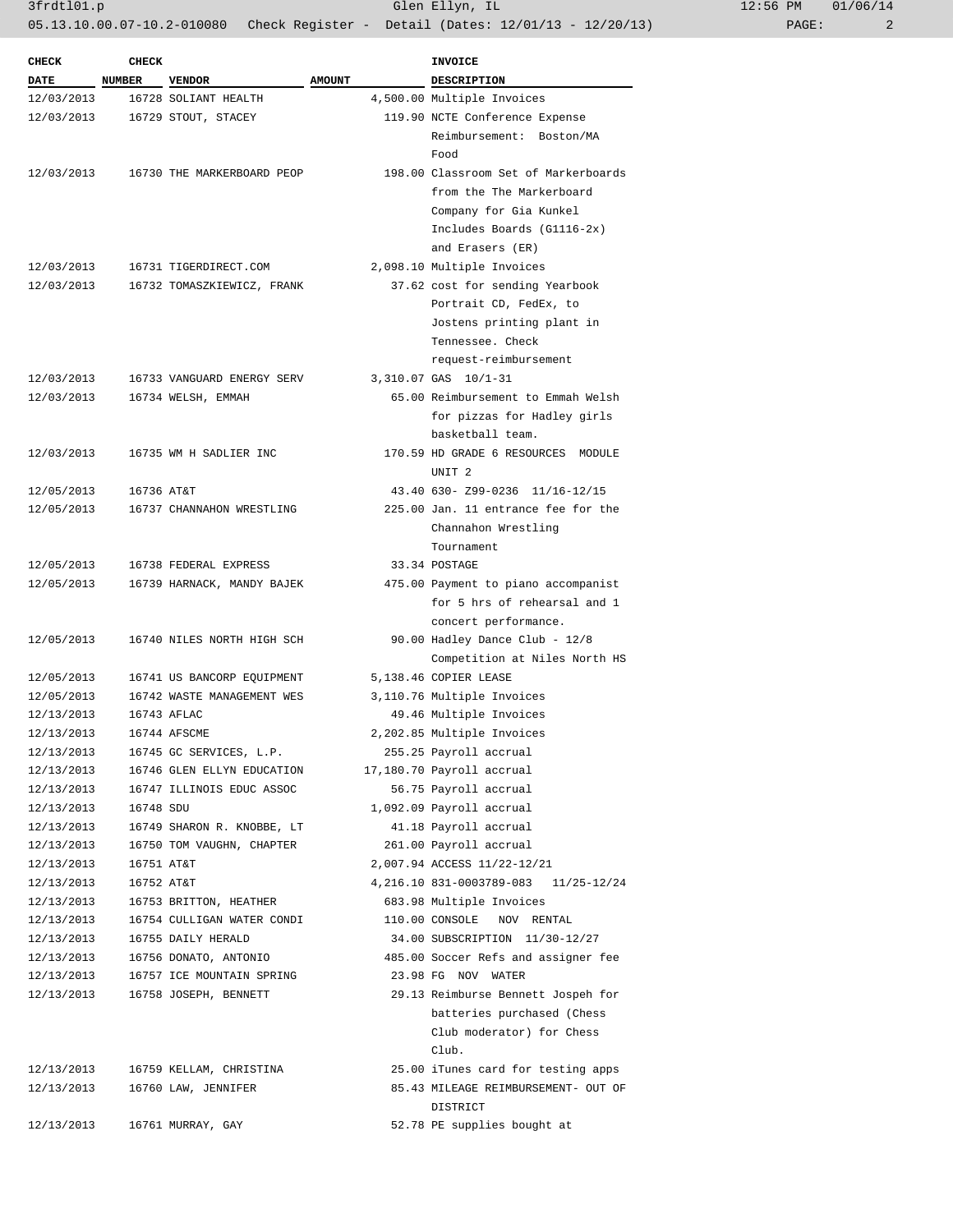| <b>CHECK</b> | <b>CHECK</b>  |                            |               | <b>INVOICE</b>                       |
|--------------|---------------|----------------------------|---------------|--------------------------------------|
| DATE         | <b>NUMBER</b> | <b>VENDOR</b>              | <b>AMOUNT</b> | <b>DESCRIPTION</b>                   |
|              |               |                            |               | convention - yarn balls,             |
|              |               |                            |               | fitness dice                         |
| 12/13/2013   |               | 16762 NORTHERN ILLINOIS GA |               | 3,112.77 Multiple Invoices           |
| 12/13/2013   |               | 16763 PJ'S CAMERA & PHOTO  |               | 25.87 Picture CDs for Yearbook       |
|              |               |                            |               | candids retrieved by PJs             |
|              |               |                            |               | Camera Staff from a damaged          |
|              |               |                            |               | camera card                          |
| 12/13/2013   |               | 16764 PYONE, CHO           |               | 518.75 Translating                   |
| 12/13/2013   |               | 16765 SECRETARY OF STATE I |               | 10.00 Notary for Colleen Costello    |
| 12/13/2013   |               | 16766 SHAW, DOROTHY        |               | 125.00 Payment for Solo & Ensemble   |
|              |               |                            |               | judge                                |
| 12/13/2013   |               | 16767 THOMPSON, REBECCA    |               | 75.00 Tranlsating                    |
| 12/13/2013   |               | 16768 TYCO INTEGRATED SECU |               | 2,219.86 Multiple Invoices           |
| 12/13/2013   |               | 16769 VERIZON WIRELESS     |               | 920.23 CELL PHONES 10/27-11/26       |
| 12/13/2013   |               | 16770 VILLAGE OF GLEN ELLY |               | 4,342.24 Multiple Invoices           |
| 12/13/2013   |               | 16771 WAGNER, AMY          |               | 260.00 Reimbursement for payment     |
|              |               |                            |               | made to Dominican Performing         |
|              |               |                            |               | Arts to attend a Literacy            |
|              |               |                            |               | Workshop on Friday, November         |
|              |               |                            |               | 5, 2013. Amy Wagner, Debra           |
|              |               |                            |               | McGavock                             |
| 12/13/2013   |               | 16772 WHEELER, KAYLA       |               | 164.04 NCTE CONFERENCE REIMBURSEMENT |
| 12/16/2013   |               | 16773 CADENCE HEALTH       |               | 40.00 Sports Physical                |
| 12/20/2013   |               | 16774 A RELIABLE PRINTING  |               | 286.00 Band Holiday Program Printing |
| 12/20/2013   |               | 16775 ALARCON, LILI        |               | 50.00 Translating                    |
| 12/20/2013   |               | 16776 ALPHAGRAPHICS        |               | 689.60 POSTERS                       |
| 12/20/2013   |               | 16777 AMERICAN TAXI DISPAT |               | 14,578.75 TRANSPORTATION 10/26-11/29 |
| 12/20/2013   |               | 16778 American Reading Com |               | 240.00 Incentives for 100 Book       |
|              |               |                            |               | Challenge                            |
| 12/20/2013   |               | 16779 AMRHEIN, JILL        |               | 864.42 Reimburse Jill Amrhein for    |
|              |               |                            |               | hotel and baggage fees               |
|              |               |                            |               | incurred while presenting at         |
|              |               |                            |               | the AMLE conference                  |
| 12/20/2013   |               | 16780 ARMBRUST PLUMBING IN |               | 1,253.25 Multiple Invoices           |
| 12/20/2013   |               | 16781 ARTHUR J GALLAGHER   |               | 30.00 Notary bond for Colleen        |
|              |               |                            |               | Costello                             |
| 12/20/2013   |               | 16782 AUNG THANT, ZIN      |               | 100.00 Translating                   |
| 12/20/2013   |               | 16783 AWARDS INTERNATIONAL |               | 34.40 Purchase of Award for          |
|              |               |                            |               | Orchestra                            |
| 12/20/2013   |               | 16784 BAKER TILLY VIRCHOW  |               | 2,000.00 FINAL BILL AUDITING FISCAL  |
|              |               |                            |               | 2013                                 |
| 12/20/2013   |               | 16791 BMO MASTERCARD       |               | 19,276.16 Multiple Invoices          |
| 12/20/2013   |               | 16792 BOOKSOURCE           |               | 237.23 11/5/2013<br>classroom        |
|              |               |                            |               | supplies/materials Pfister           |
| 12/20/2013   |               | 16793 BOOKSTORE LTD, THE   |               | 22.32 book order                     |
| 12/20/2013   |               | 16794 BOUND TO STAY BOUND  |               | 2,747.84 Multiple Invoices           |
| 12/20/2013   |               | 16795 CADENCE OCCUPATIONAL |               | 513.00 Invoice #149314               |
|              |               |                            |               |                                      |

 Please remit to: PAHCS !!/Cadence Occupational Health, Dept. 4086, Carol Stream, IL 60122-4086 12/20/2013 16796 CALL ONE 5,780.58 PHONE SERVICE 11/5-12/9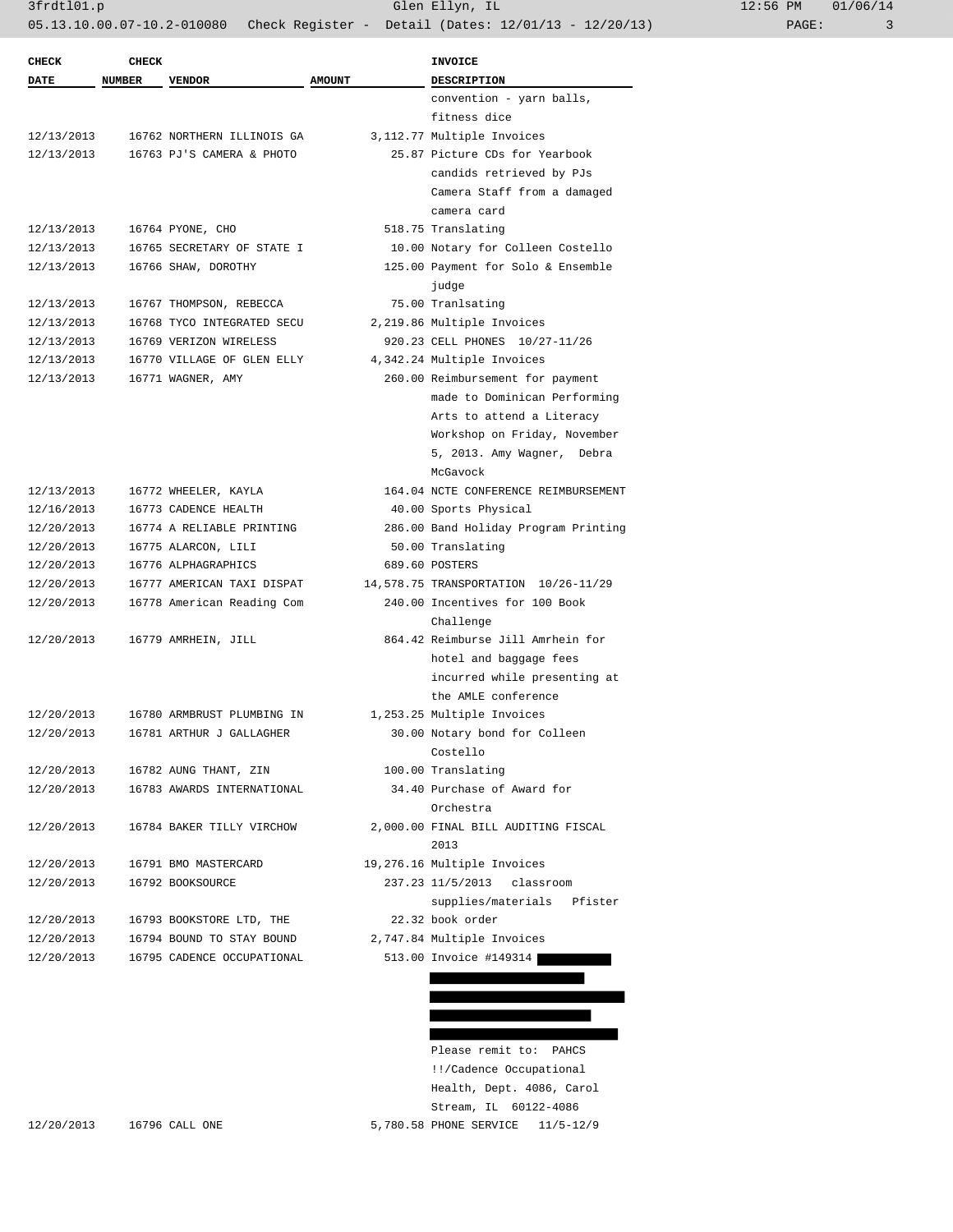| <b>CHECK</b> | <b>CHECK</b>  |                            |               | <b>INVOICE</b>                        |
|--------------|---------------|----------------------------|---------------|---------------------------------------|
| <b>DATE</b>  | <b>NUMBER</b> | <b>VENDOR</b>              | <b>AMOUNT</b> | <b>DESCRIPTION</b>                    |
| 12/20/2013   |               | 16797 CARE OF TREES        |               | 410.00 BF REMOVE BROKEN WALNT         |
|              |               |                            |               | <b>BRANCH</b>                         |
| 12/20/2013   |               | 16798 CHICAGO TRIBUNE      |               | 79.92 SUBSCRIPTION 12/18-2/11         |
| 12/20/2013   |               | 16799 CHICAGO OFFICE TECHN |               | 4,502.00 Multiple Invoices            |
| 12/20/2013   |               | 16800 COMMONWEALTH EDISON  |               | 97.67 CH ELECT 11/8-12/11             |
| 12/20/2013   |               | 16801 CONCEPT WIRELESS COM |               | 208.00 Motorola batteries             |
|              |               |                            |               | check/narrowband                      |
|              |               |                            |               | check/invoice 155989                  |
| 12/20/2013   |               | 16802 CONFERENCE TECHNOLOG |               | 1,294.00 Replacement Smart Board for  |
|              |               |                            |               | room 101 at Churchill                 |
| 12/20/2013   |               | 16803 COONEY, FRANK CO INC |               | 1,698.00 PANTO MOVE ARLESS COMPUTER   |
|              |               |                            |               | CHAIRS                                |
| 12/20/2013   |               | 16804 COOP ASSN FOR SPEC E |               | 39,967.05 Low Incidence Services      |
|              |               |                            |               | 2013-2014 Pre-Bill                    |
| 12/20/2013   |               | 16805 CYBOR FIRE PROTECTIO |               | 2,762.00 Emergency T&M work at Hadley |
|              |               |                            |               | to remove, cap and replace            |
|              |               |                            |               | sprinkler heads in 4                  |
|              |               |                            |               | classrooms                            |
| 12/20/2013   |               | 16806 DAVIS, JERRY         |               | 37.50 B-ball ref 12/17/13             |
|              |               | 16807 DICK BLICK           |               |                                       |
| 12/20/2013   |               |                            |               | 33.70 Kneadable Eraser - Haugh -      |
|              |               |                            |               | Dick Blick                            |
| 12/20/2013   |               | 16808 DIST #44, BD OF ED   |               | 1,475.00 HOMELESS TRANSPORTATION      |
|              |               |                            |               | $8/13 - 11/13$                        |
| 12/20/2013   |               | 16809 DIVERSIFIED OFFICE C |               | 889.00 NOV CUSTODIAL SERV             |
| 12/20/2013   |               | 16810 DUPAGE ROE           |               | 1,320.00 OCT PARTNERS IN SUCCESS      |
| 12/20/2013   |               | 16811 DUPAGE SECURITY SOLU |               | 1,203.50 Multiple Invoices            |
| 12/20/2013   |               | 16812 E-SPORTSONLINE       |               | 93.58 course flages                   |
| 12/20/2013   |               | 16813 EBSCO SUBSCRIPTION S |               | 847.00 EBSCO Annual Subscription      |
|              |               |                            |               | Renewal for AP Images for             |
|              |               |                            |               | Hadley LMC                            |
| 12/20/2013   |               | 16814 ELIM CHRISTIAN SERVI |               | 5,464.59 November Tuition for         |
|              |               |                            |               | Invoice #143847                       |
| 12/20/2013   |               | 16815 EZ BUILDING SERVICES |               | 625.00 SERV TO BF MODULAR CLASSROOMS  |
| 12/20/2013   |               | 16816 FIRM SYSTEMS         |               | 668.50 Invoice #817835 -              |
|              |               |                            |               | Fingerprinting                        |
| 12/20/2013   |               | 16817 FLYLEAF PUBLISHING   |               | 321.04 Materials - Books for J        |
|              |               |                            |               | Zukauskas @ Churchill School          |
|              |               |                            |               | Resource Teacher                      |
| 12/20/2013   |               | 16818 FOLLETT LIBRARY RESO |               | 801.23 Multiple Invoices              |
| 12/20/2013   |               | 16819 FRANCZEK RADELET & R |               | 14,836.68 Multiple Invoices           |
| 12/20/2013   |               | 16820 GLENBARD WEST HIGH S |               | 80.00 Hadley band concert - Dec 10    |
|              |               |                            |               | Lighting and sound                    |
| 12/20/2013   |               | 16821 GLENOAKS THERAPEUTIC |               | 5,926.50 November Tuition for         |
|              |               |                            |               | Invoice #TDS-S-2552 November          |
|              |               |                            |               | Tuition for Invoice #                 |
|              |               |                            |               | TDS-N-6094                            |
| 12/20/2013   |               | 16822 GRAPHICS PLUS INC    |               | 1,393.50 Multiple Invoices            |
| 12/20/2013   |               | 16823 GRAY, ALYSSA         |               | 305.93 Rec/Leisure Trips, Community   |
|              |               |                            |               | Trips, Cooking Materials for          |
|              |               |                            |               | GIP class @ Hadley Reimburse          |
|              |               |                            |               | Aly Gray - GIP Teacher                |
| 12/20/2013   |               | 16824 HAPP BUILDERS INC    |               | 53,356.60 Hadley Junior High LMC      |
|              |               |                            |               | renovation As per contract            |
|              |               |                            |               | APP#6 FINAL                           |
| 12/20/2013   |               | 16825 HEALTH MANAGEMENT SY |               | 55.44 Employee Assistance             |
|              |               |                            |               | Program/Adjust to Reflect             |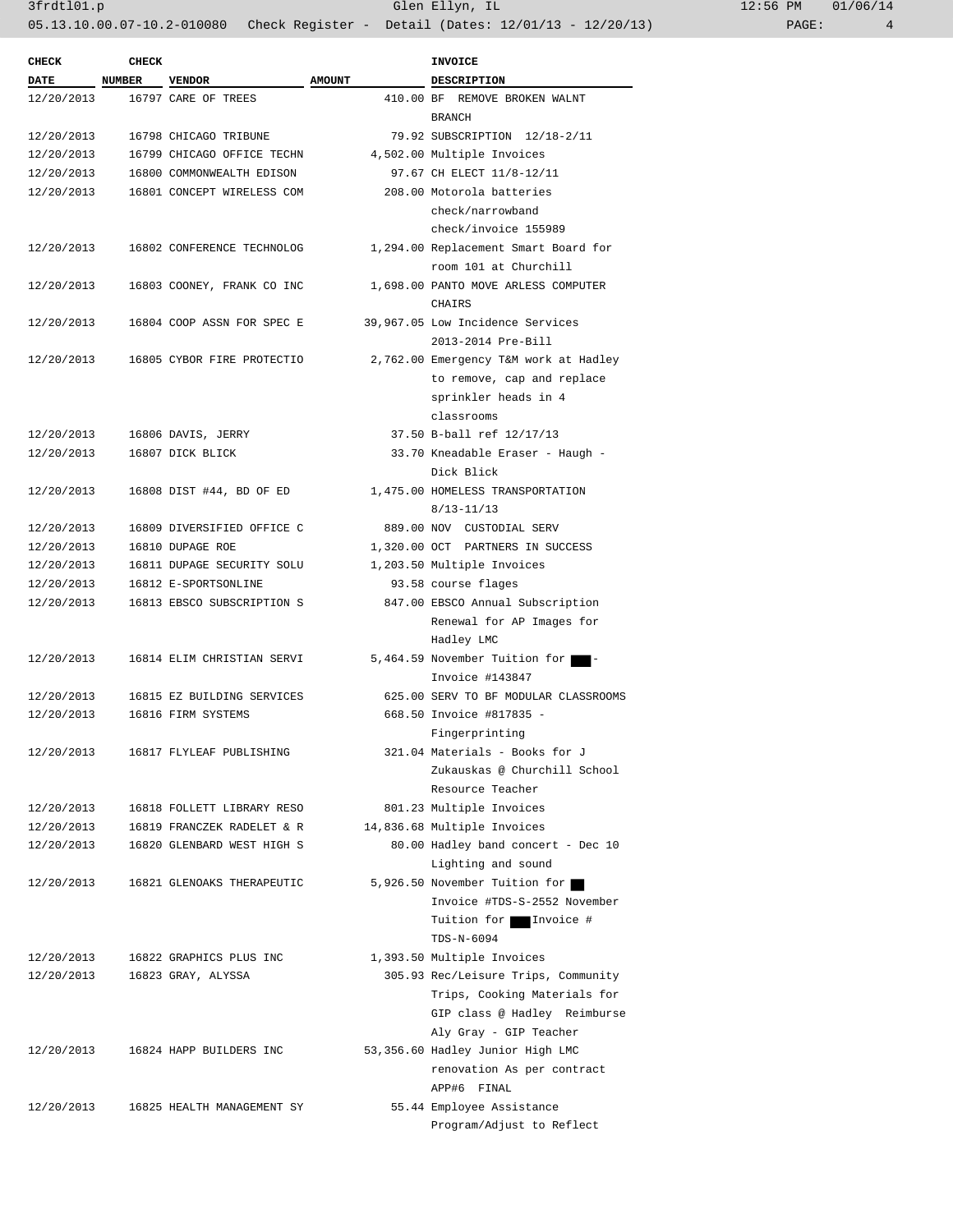3frdtl01.p Glen Ellyn, IL 12:56 PM 01/06/14

05.13.10.00.07-10.2-010080 Check Register - Detail (Dates: 12/01/13 - 12/20/13) PAGE: 5

| <b>CHECK</b> | <b>CHECK</b> |                            |               | <b>INVOICE</b>                             |
|--------------|--------------|----------------------------|---------------|--------------------------------------------|
| DATE         | NUMBER       | <b>VENDOR</b>              | <b>AMOUNT</b> | <b>DESCRIPTION</b>                         |
|              |              |                            |               | Employee Count                             |
| 12/20/2013   |              | 16826 HEARTLAND BUSINESS S |               | 314.00 Display Repair for Hadley           |
|              |              |                            |               | Netbook                                    |
| 12/20/2013   |              | 16827 HEINEMANN            |               | 1,090.00 Multiple Invoices                 |
| 12/20/2013   |              | 16828 HOUGHTON MIFFLING RE |               | 168.62 Materials for MIP class -           |
|              |              |                            |               | Nardella @ Ben Franklin New                |
|              |              |                            |               | Student in January $\sim$ one              |
|              |              |                            |               | extra set also                             |
| 12/20/2013   |              | 16829 IASPA                |               | 500.00 IASPA Annual Membership for         |
|              |              |                            |               | Laurie Campbell and Jennifer               |
|              |              |                            |               | $2x$85=$170$<br>Prosser                    |
|              |              |                            |               | Conference Attendance for                  |
|              |              |                            |               | Laurie Campbell and Jennifer               |
|              |              |                            |               | Prosser<br>$2x$165 = $330$                 |
| 12/20/2013   |              | 16830 ILLINOIS ASSN OF SCH |               | 440.00 Board member professional           |
|              |              |                            |               | development workshop JOSEPH                |
|              |              |                            |               | BOCHENSKI, PATRICK ESCALANTE               |
| 12/20/2013   |              | 16831 ILLINOIS CENTRAL SCH |               | 69,353.60 NOV TRANSPORTATION               |
| 12/20/2013   |              | 16832 ISCPA                |               | 185.00 Invoice # LEC-25797                 |
|              |              |                            |               | Registration for ISCPA Career              |
|              |              |                            |               | Fest 2014 to be held January               |
|              |              |                            |               | 31, 2014.                                  |
| 12/20/2013   |              | 16833 JAY STREAM MIDDLE SC |               | 300.00 Jay Stream Basketball Tourney       |
| 12/20/2013   |              | 16834 JOSEPH, BENNETT      |               | 43.30 Reimburse Bennett Joseph for         |
|              |              |                            |               | pizzas for Chess Club                      |
| 12/20/2013   |              | 16835 KAGAN & GAINES INC   |               | 496.87 Multiple Invoices                   |
| 12/20/2013   |              | 16836 KING, RAY            |               | 37.50 B-ball ref 12/17/13                  |
| 12/20/2013   |              | 16837 LEGO EDUCATION       |               | 42.69 Lego EV3 Robot for Lego Team         |
| 12/20/2013   |              | 16838 LINCOLNSHIRE PRINTIN |               | 73.20 Scantron sheets for Hadley           |
|              |              |                            |               | School                                     |
| 12/20/2013   |              | 16839 MACNEAL SCHOOL       |               | 1,846.44 November Tuition for              |
|              |              |                            |               | Invoice #12552                             |
| 12/20/2013   |              | 16840 MAIL N STUFF         |               | 17.77 POSTAGE                              |
| 12/20/2013   |              | 16841 MARQUARDT SCHOOL DIS |               | 57,662.30 Food Service - November 2013     |
| 12/20/2013   |              | 16842 METRO PROFESSIONAL P |               | 7,820.01 Multiple Invoices                 |
| 12/20/2013   |              | 16843 MONOPRICE COM        |               | 32.35 cables for laptops                   |
| 12/20/2013   |              | 16844 MOVIE LICENSING USA  |               | 1,823.00 Annual Movie Licensing            |
|              |              | 16845 MULTI-HEALTH SYSTEMS |               | Agreement<br>82.00 Protocols for Churchill |
| 12/20/2013   |              |                            |               |                                            |
|              |              |                            |               | School Pychologist (Spanish)<br>V. Magana  |
| 12/20/2013   |              | 16846 NATIONAL AUTISM RESO |               | 133.93 Supplies for Leah DeGolia           |
|              |              |                            |               | Psych at BF MIP                            |
| 12/20/2013   |              | 16847 NATL GEOGRAPHIC EXPL |               | 229.68 National Geographic Magazines       |
|              |              |                            |               | for Literacy Modules                       |
| 12/20/2013   |              | 16848 NCS PEARSON          |               | 510.77 Multiple Invoices                   |
| 12/20/2013   |              | 16849 NELCO                |               | 279.00 W-2/1099 window envelopes           |
| 12/20/2013   |              | 16850 NEWS-2-YOU INC       |               | 149.00 Subscription for News 2 You         |
|              |              |                            |               | for Alyssa Gray GIP class @                |
|              |              |                            |               | Hadley                                     |
| 12/20/2013   |              | 16852 OFFICE DEPOT         |               | 1,830.82 Multiple Invoices                 |
| 12/20/2013   |              | 16853 OLIVE GROVE LANDSCAP |               | 7,918.38 Multiple Invoices                 |
| 12/20/2013   |              | 16854 ORIENTAL TRADING CO  |               | 24.74 Incentives for MIP - Nardella        |
|              |              |                            |               | Students Ben Franklin                      |
| 12/20/2013   |              | 16855 ORKIN LLC            |               | 12,517.00 Multiple Invoices                |
| 12/20/2013   |              | 16856 PAGE, TOM            |               | 37.50 B-ball ref 10/12/13                  |
|              |              |                            |               |                                            |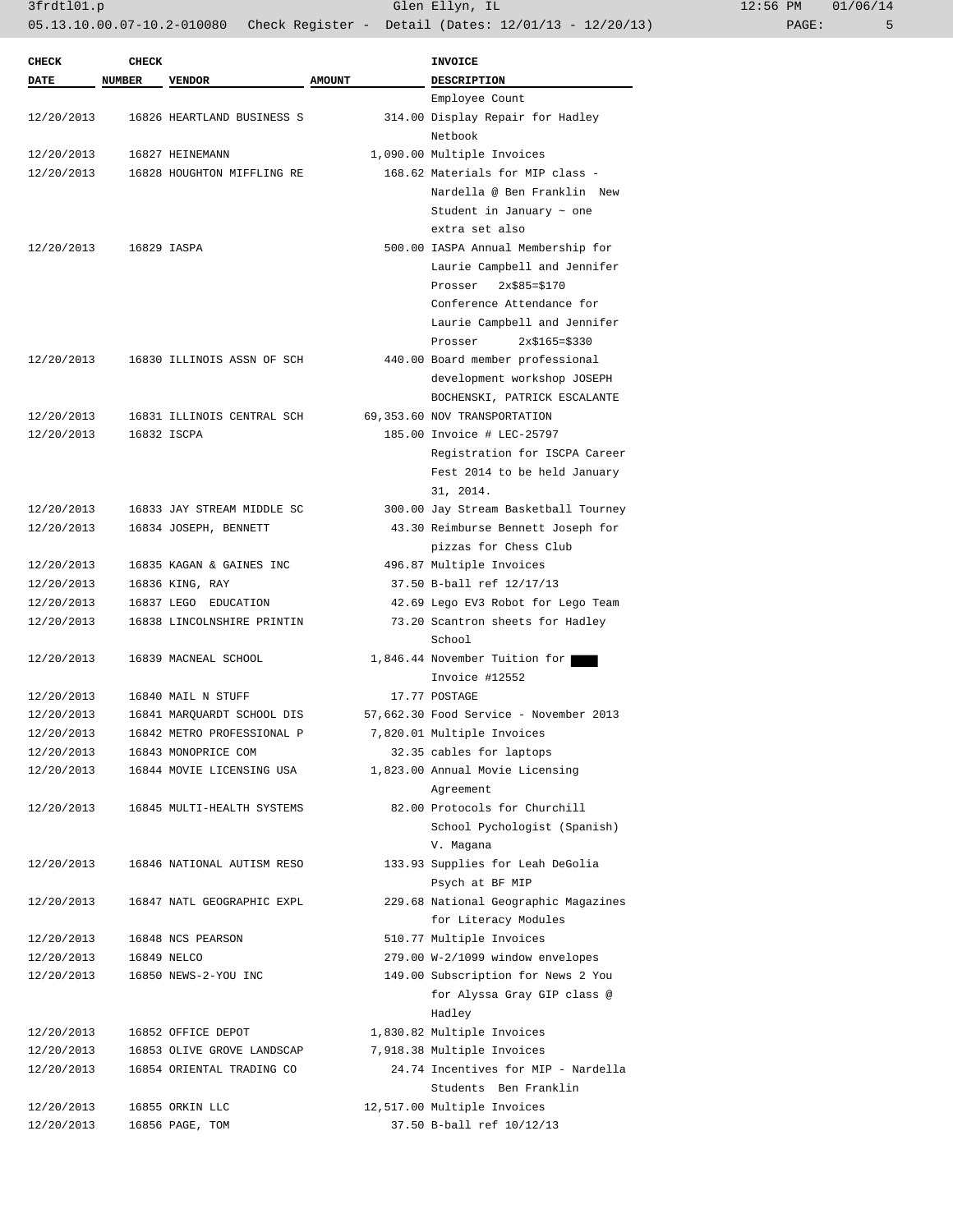| <b>CHECK</b> | <b>CHECK</b>  |                                           |               | <b>INVOICE</b>                         |
|--------------|---------------|-------------------------------------------|---------------|----------------------------------------|
| <b>DATE</b>  | <b>NUMBER</b> | <b>VENDOR</b>                             | <b>AMOUNT</b> | DESCRIPTION                            |
| 12/20/2013   |               | 16857 PALADIUM ENTERPRISES                |               | 5,360.00 Multiple Invoices             |
| 12/20/2013   |               | 16858 PALOS SPORTS INC                    |               | 641.54 Multiple Invoices               |
| 12/20/2013   |               | 16859 PAVONE, MIKE                        |               | 37.50 B-ball ref 12/10/13              |
| 12/20/2013   |               | 16860 PELLETIER, JEROME                   |               | 37.50 B-ball ref 12/10/13              |
| 12/20/2013   |               | 16861 PPG ARCHITECHURAL FI                |               | 164.01 FLOOR ENAMEL                    |
| 12/20/2013   |               | 16862 PYONE, CHO                          |               | 1,675.00 Translator                    |
| 12/20/2013   |               | 16874 QUINLAN & FABISH MUS                |               | 7,412.76 Multiple Invoices             |
| 12/20/2013   |               | 16875 REALLY GOOD STUFF IN                |               | 18.99 Classroom Supplies               |
| 12/20/2013   |               | 16876 ROSCOE CO                           |               | 311.31 Multiple Invoices               |
| 12/20/2013   |               | 16877 ROSENTHAL, RICK                     |               | 37.50 B-ball ref 12-13-13              |
| 12/20/2013   |               | 16878 SANDY SPIN SLADE INC                |               | 224.95 Fitness Game Board              |
| 12/20/2013   |               | 16879 SCHOOL HEALTH                       |               | 69.23 small equipment, medical         |
|              |               |                                           |               | supplies                               |
| 12/20/2013   |               | 16881 SCHOOL SPECIALTY                    |               | 2,604.99 Multiple Invoices             |
| 12/20/2013   |               | 16882 SCHOOL SAFETY SOLUTI                |               | 3,440.67 Hideaway Helper window shades |
|              |               |                                           |               | for classrooms                         |
| 12/20/2013   |               | 16883 SEAL OF ILLINOIS                    |               | 7,297.56 November Tuition for          |
|              |               |                                           |               | Invoice # 4443                         |
| 12/20/2013   |               | 16884 SENTINEL TECHNOLOGIE                |               | 145.00 Sentinel Service for Down       |
|              |               |                                           |               | Phone Lines at Hadley                  |
| 12/20/2013   |               | 16885 SEPTRAN INC                         |               | 53,416.31 Multiple Invoices            |
| 12/20/2013   |               | 16886 SHAW MEDIA                          |               | 2,270.72 Legal notices - TITA & ASA    |
|              |               |                                           |               | Invoice #1113100703611                 |
| 12/20/2013   |               | 16887 SKYWARD INC                         |               | 585.00 TECHNICAL SUPPORT               |
| 12/20/2013   |               | 16888 SOARING EAGLE ACADEM                |               | 22, 293.00 December Tuition for        |
|              |               |                                           |               | Invoice #14-201,                       |
|              |               |                                           |               | $14-202$ , $14-203$ , $14-204$         |
| 12/20/2013   |               | 16889 SOLIANT HEALTH                      |               | 3,204.00 Multiple Invoices             |
| 12/20/2013   |               | 16890 SOUND INC                           |               | 285.00 11/12 BF SERV CALL              |
| 12/20/2013   |               | 16891 STAPLES ADVANTAGE                   |               | 29.46 BALANCE OF INV - Batteries       |
| 12/20/2013   |               | 16892 STEVE WEISS MUSIC                   |               | 347.64 Drum mallets & mallets repair   |
|              |               |                                           |               | supplies                               |
| 12/20/2013   |               | 16893 SWEETWATER                          |               | 131.92 Strings & Cables                |
| 12/20/2013   |               | 16894 TEACHERS DISCOVERY                  |               | 75.40 Culture DVDs for Spanish         |
|              |               |                                           |               | Classes                                |
| 12/20/2013   |               | 16895 TECH DEPOT                          |               | 11.06 Multiple Invoices                |
| 12/20/2013   |               | 16896 TERRACON                            |               | 16,500.00 SOIL TESTING                 |
| 12/20/2013   |               | 16897 TIGERDIRECT.COM                     |               | 609.43 Multiple Invoices               |
| 12/20/2013   |               | 16898 TIME FOR KIDS                       |               | 2,141.24 SUBSCRIPTIONS                 |
| 12/20/2013   |               | 16899 TYCO INTEGRATED SECU                |               | 5, 279.41 RECURRING SERV 1/1-3/31      |
| 12/20/2013   |               | 16900 TYCO INTEGRATED SECU                |               | 1,674.81 8/9 SERV CALL REPLACE &       |
|              |               |                                           |               | RELOCATE CAMERA                        |
| 12/20/2013   |               | 16901 UNISOURCE GREAT LAKE                |               | 4,296.80 Multiple Invoices             |
| 12/20/2013   |               | 16902 UNITED STATES POSTAL                |               | 635.00 BRM Annual maintenance Permit   |
|              |               |                                           |               | #1011001                               |
| 12/20/2013   |               | 16903 VALLEY VIEW PUBLIC S                |               | 1,691.75 HOMELESS TRANS 2/6/13- 6/5/13 |
| 12/20/2013   |               | 16904 VAN KOEVERING, MITCH                |               | 37.50 B-ball ref 12-13-13              |
| 12/20/2013   |               | 16905 VILLA PARK ELECTRIC                 |               | 199.50 BALLASTS                        |
| 12/20/2013   |               | 16906 VISCONTI, FRANK                     |               | 37.50 B-ball ref 10/12/13              |
| 12/20/2013   |               | 16907 WASTE MANAGEMENT WES                |               | 399.21 HD ROLL OFF NOV                 |
| 12/20/2013   |               | 16908 WEST MUSIC CO                       |               | 309.95 Curriculum books                |
| 12/20/2013   |               | 16909 XEROX CORP                          |               | 2,274.30 Multiple Invoices             |
| 12/20/2013   |               | 16910 YWCA METROPOLITAN CH                |               | 6,965.00 Invoice for prevention        |
|              |               |                                           |               | services from Sept 2013 to             |
|              |               |                                           |               | Dec 2013                               |
|              |               |                                           |               |                                        |
|              |               | 11/15/2013 201300385 ILLINOIS DEPT OF REV |               | 48,450.94 Multiple Invoices            |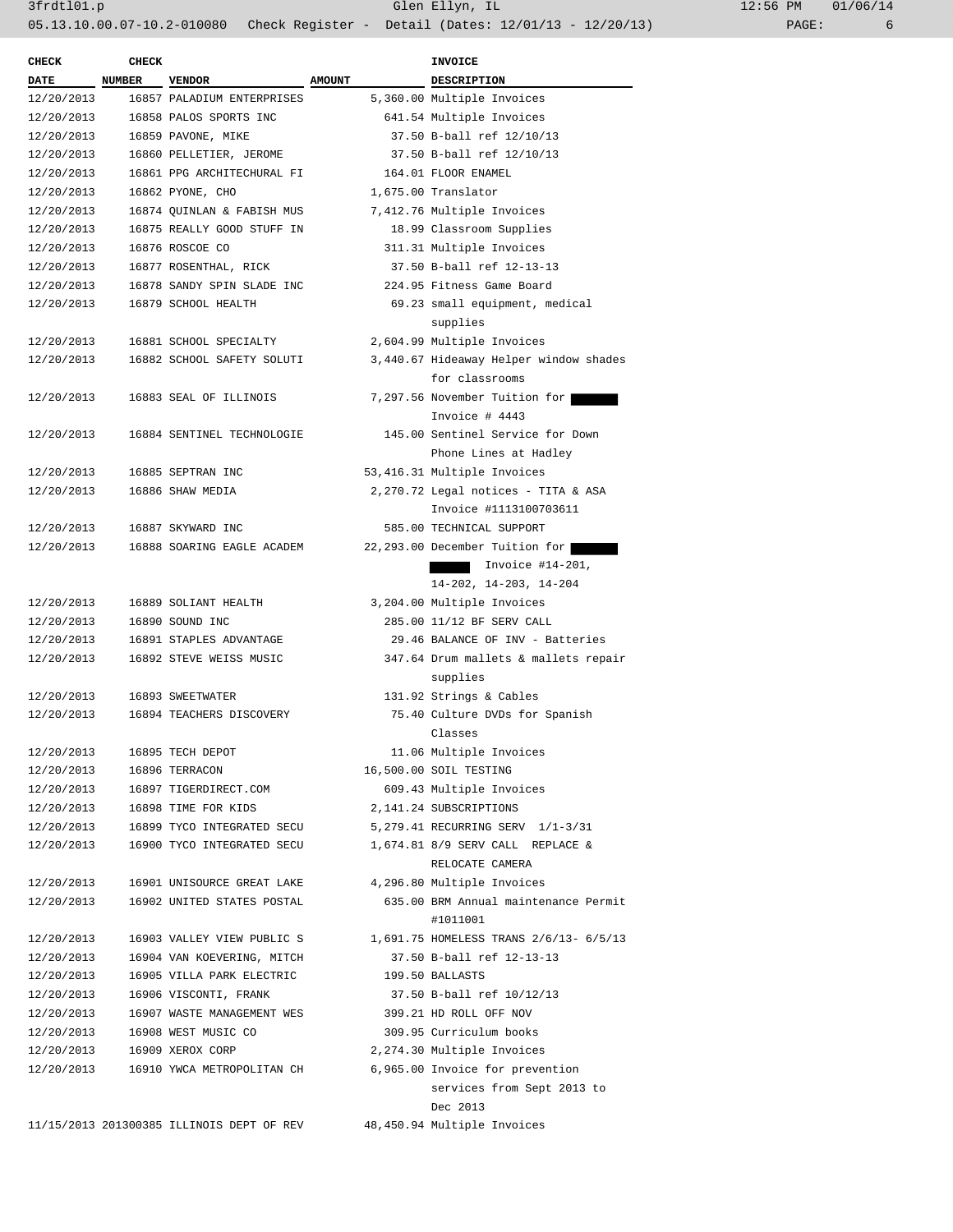| CHECK                         | <b>CHECK</b>  |                                           |               | <b>INVOICE</b>                         |  |
|-------------------------------|---------------|-------------------------------------------|---------------|----------------------------------------|--|
| <b>DATE</b>                   | <b>NUMBER</b> | <b>VENDOR</b>                             | <b>AMOUNT</b> | <b>DESCRIPTION</b>                     |  |
|                               |               | 11/15/2013 201300386 INTERNAL REV SERVICE |               | 188,448.29 Multiple Invoices           |  |
|                               |               | 12/02/2013 201300390 EDUCATIONAL BENEFIT  |               | 414,742.02 December 2013 final invoice |  |
|                               |               | 12/13/2013 201300393 CERIDIAN BENEFITS SV |               | 4,681.52 Multiple Invoices             |  |
|                               |               | 12/13/2013 201300394 CERIDIAN FLEX FEE    |               | 1,701.39 Payroll accrual               |  |
| 11/15/2013 201300398 T H I S  |               |                                           |               | 16,942.45 Multiple Invoices            |  |
|                               |               | 11/15/2013 201300399 TEACHERS RETIREMENT  |               | 99,131.28 Multiple Invoices            |  |
|                               |               | 12/13/2013 201300400 CPI OUALIFIED PLAN C |               | 33,656.25 Multiple Invoices            |  |
| 12/13/2013 201300401 REV TRAK |               |                                           |               | 1,121.61 RevTrak November 2013         |  |
| 12/13/2013 201300402 T H I S  |               |                                           |               | 6,982.54 THIS Fund Invoice #176094     |  |
|                               |               | 12/13/2013 201300403 EFLEX GROUP          |               | 455.40 HRA monthly administration      |  |
|                               |               |                                           |               | for December 2013                      |  |
|                               |               | 12/19/2013 201300408 RELIANCE STANDARD LI |               | 332.10 LTD120995 Period 1/1/14 to      |  |
|                               |               |                                           |               | 1/31/14                                |  |
|                               |               | 12/19/2013 201300409 UNUM LIFE INSURANCE  |               | 2,510.00 SEPT Voluntary long-term      |  |
|                               |               |                                           |               | disability insurance premiums          |  |
|                               |               | 12/14/2013 201300411 ILLINOIS DEPT OF REV |               | -50.30 Payroll accrual                 |  |
|                               |               | 12/14/2013 201300412 INTERNAL REV SERVICE |               | -195.19 Multiple Invoices              |  |
|                               |               |                                           |               |                                        |  |
|                               |               | Totals for checks                         | 1,466,335.61  |                                        |  |